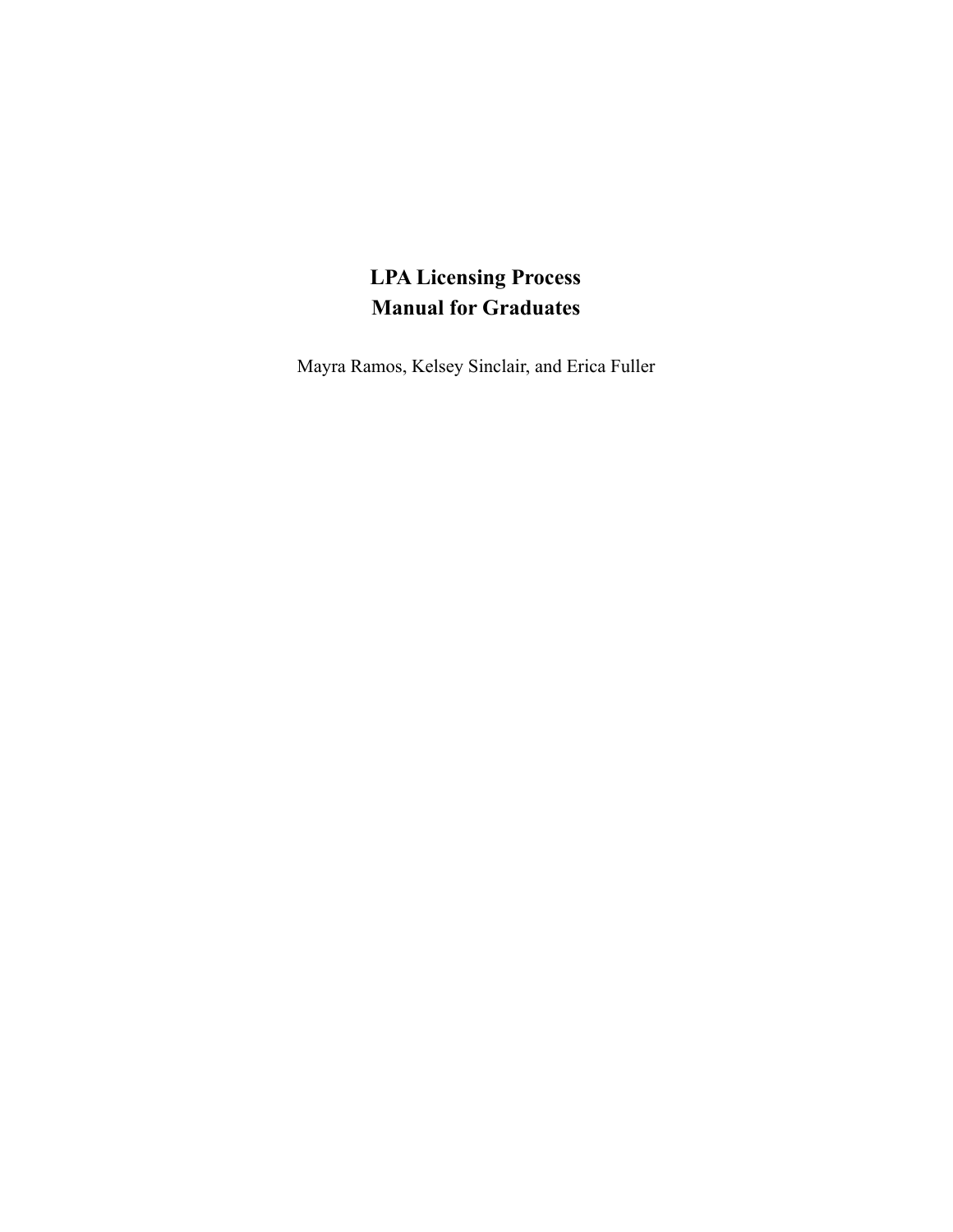# **Table of Contents**

<span id="page-1-0"></span>

| <b>Table of Contents</b>          | $\mathbf{1}$     |
|-----------------------------------|------------------|
| <b>LPA Licensure Requirements</b> | $\overline{2}$   |
| <b>LPA Licensing Costs</b>        | $\mathbf{3}$     |
| <b>LPA Checklist/Timeline</b>     | $\boldsymbol{4}$ |
| <b>LPA Documents</b>              | 5                |
| <b>EPPP Exam Layout</b>           | 6                |
| <b>Studying for the EPPP</b>      | 7                |
| Jurisprudence Exam                | 9                |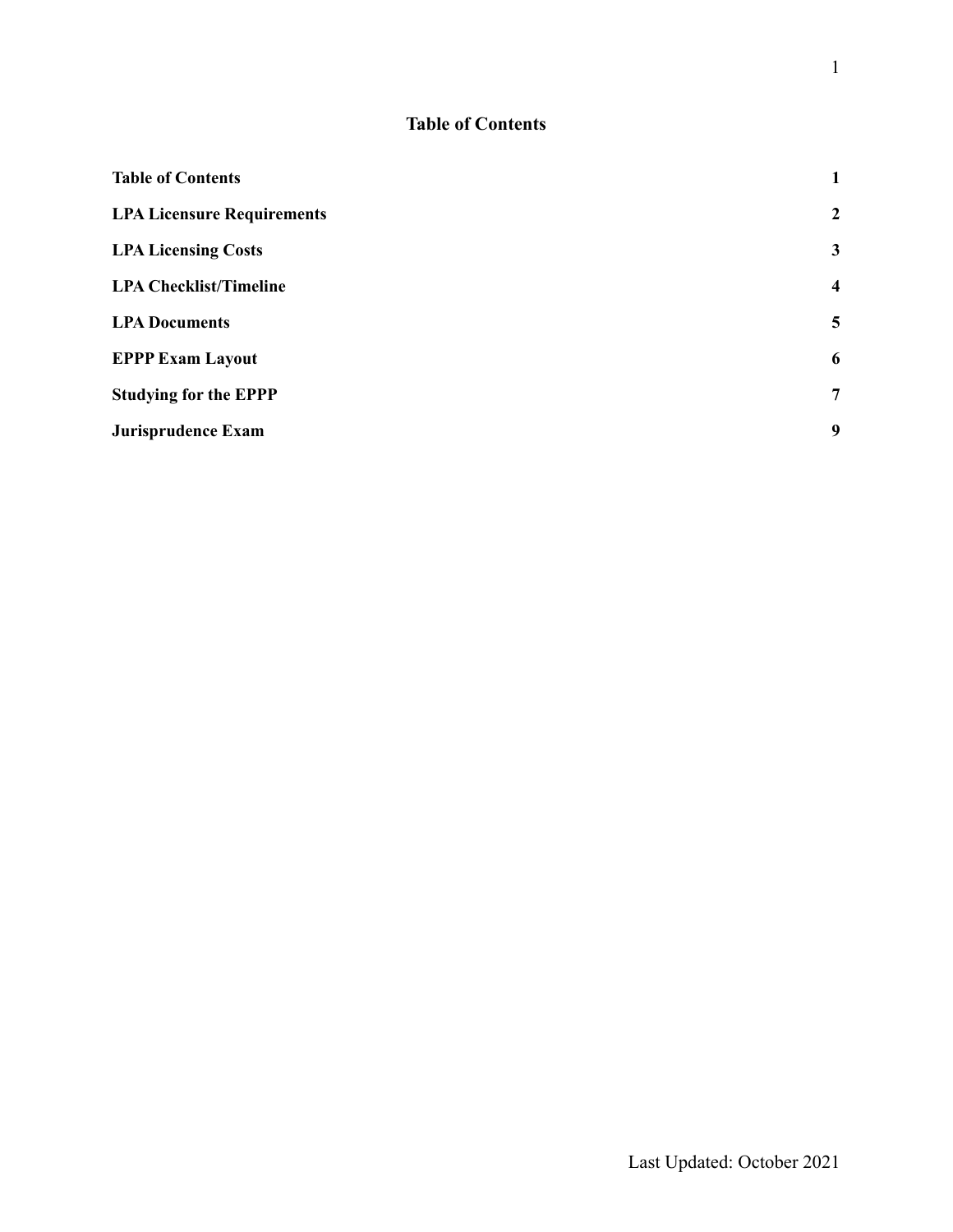### **LPA Licensure Requirements**

- <span id="page-2-0"></span>A graduate degree in psychology
	- 60 credit hours
		- No more than 12 hours of practicum, internship, or structured experience counted toward the total degree hour requirement.
			- *● NOTE: A graduate degree consisting of 42 semester credit hours, with at least 27 hours in psychology will be accepted for licensure purposes through August 31, 2021, so long as the applicant began their graduate program leading to the degree before August 31, 2019*
	- 6 credit hours of practicum, internship, or other structured experience within the graduate degree program, while under the supervision of a licensed psychologist (LP)
- Passage of the Examination for Professional Practice in Psychology (EPPP)
- Passage of the Jurisprudence Examination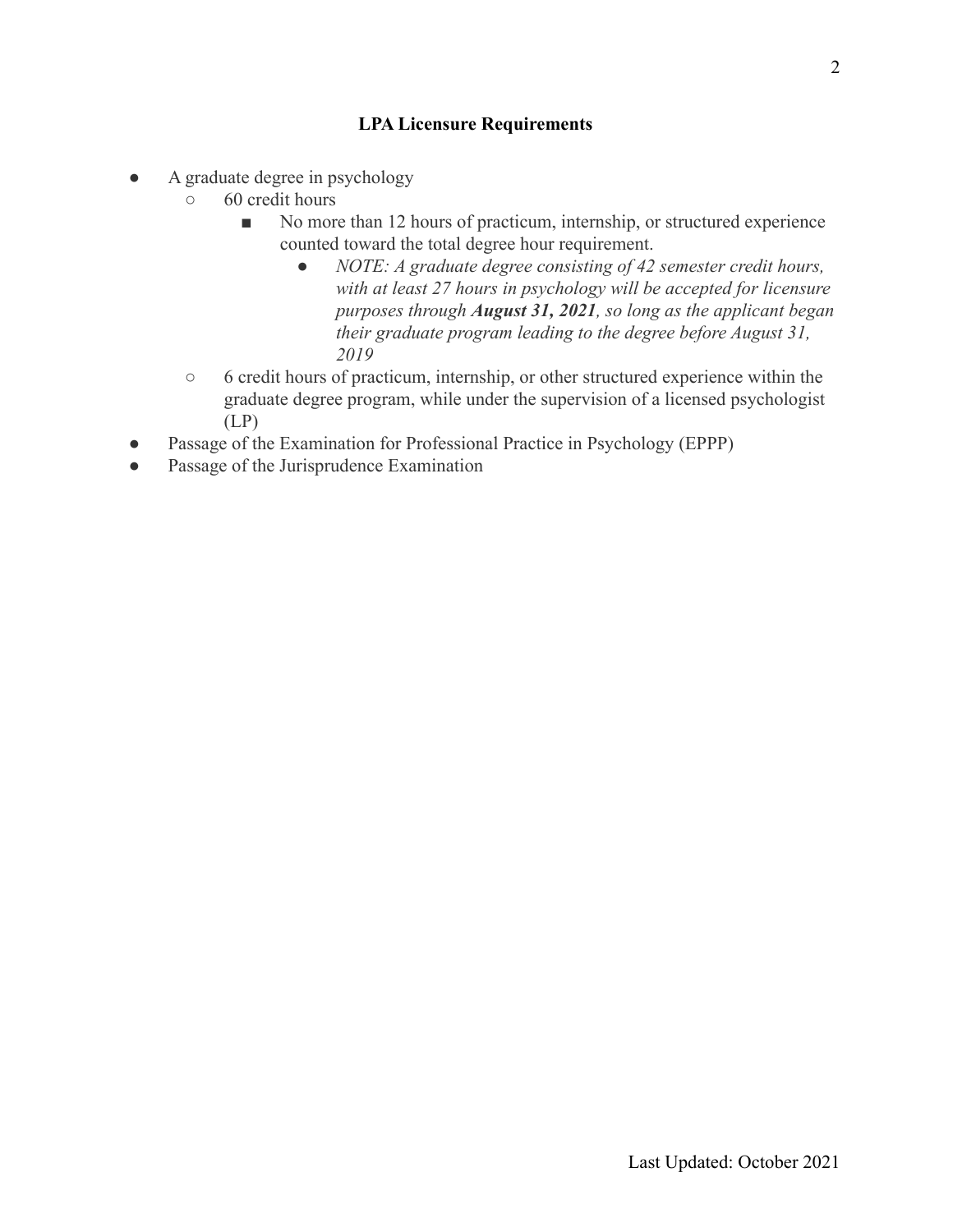### **LPA Licensing Costs (Non-refundable)**

- <span id="page-3-0"></span>Application Fee
	- Licensed Psychology Associate \$325
	- Pre-licensure Criminal History Evaluation \$150
	- Fingerprint \$40
	- Self-Query Report \$4
	- SHSU transcripts electronic (\$7.50) or hardcopy (\$10)
- Exam Fee
	- Examination for the Professional Practice of Psychology (EPPP) \$600
	- Jurisprudence \$39
- Test Center Appointment Fee
	- Test Center Appointment Fee for EPPP- \$87.50
		- Paid at the same time as exam fee
- Miscellaneous Fees
	- USPS Priority Mail Flat Rate Envelope x2 \$15 (Optional)
		- Envelopes send within 1-3 days
		- You need to send the LPA Application with the check/money order separately from the pre-licensure criminal history evaluation with the check/money order
	- Money Order x2 \$2.50 (Optional)
		- You can get money orders at USPS, but you can use personal checks if you have some
		- Link to help you fill out money orders/checks
			- Money Order: [https://www.thebalance.com/how-do-you-fill-out-a-money-order-3](https://www.thebalance.com/how-do-you-fill-out-a-money-order-315051) [15051](https://www.thebalance.com/how-do-you-fill-out-a-money-order-315051)
			- Checks<sup>•</sup> <https://www.thebalance.com/how-to-write-a-check-4019395>
- **● Grand Total: \$1,255**
	- *○ Note: This is not including miscellaneous fees*
- Renewal Fee (Biennial)
	- Licensed Psychological Associate \$238
- $\bullet$  Fee Schedule Link
	- <https://texreg.sos.state.tx.us/fids/202100277-1.pdf>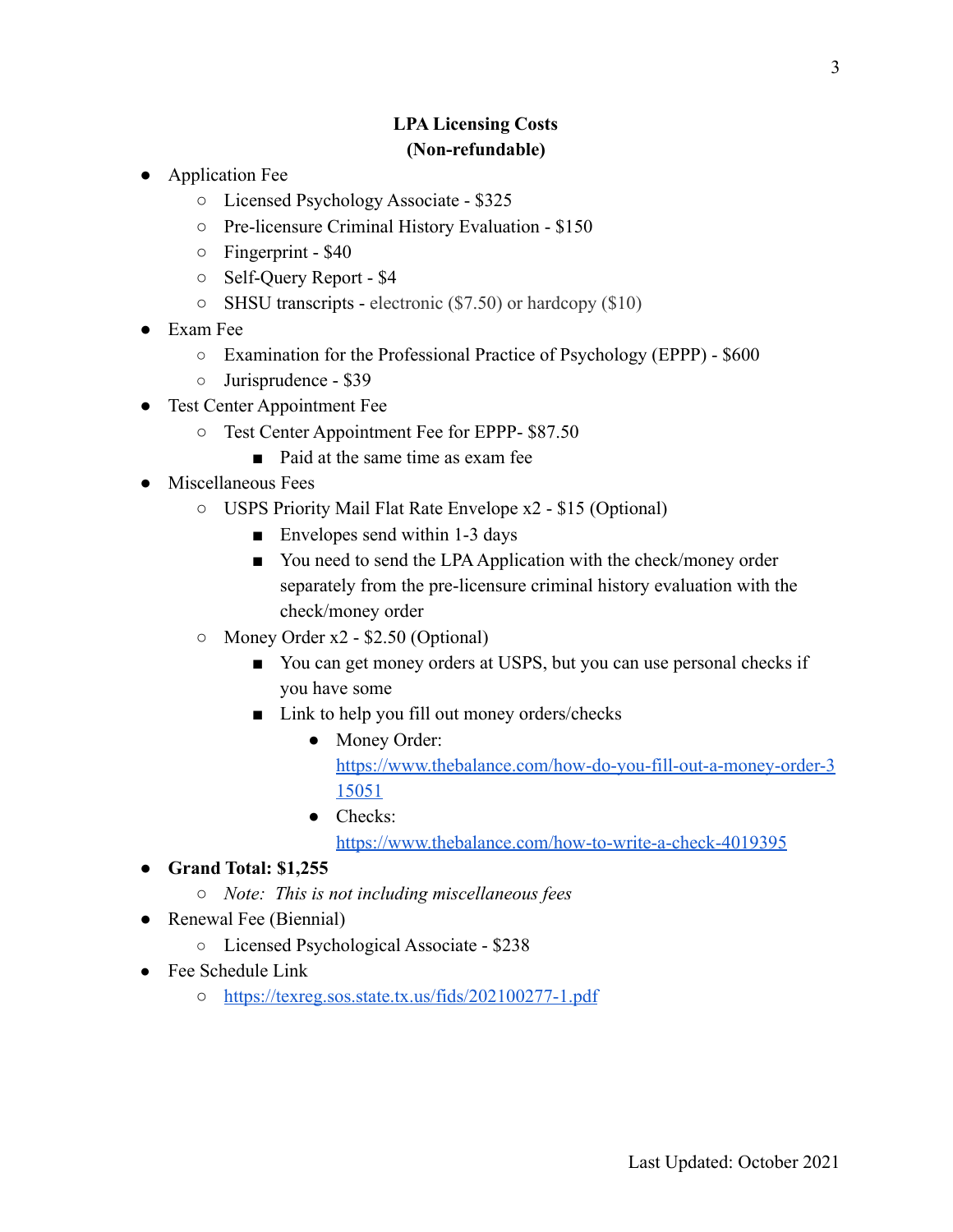#### **LPA Checklist/Timeline**

- <span id="page-4-0"></span>❏ Complete all below:
	- ❏ LPAApplication Form
	- ❏ Official transcript sent DIRECTLY from SHSU
	- ❏ Self-Query Report
	- ❏ Supervised Experience Form
	- ❏ Passage of Jurisprudence Exam
- ❏ Submit application, fee, and supporting documents to the Council's office
- ❏ Complete criminal history record check
	- ❏ The Board will send these forms via email/mail
- ❏ Application Review
	- ❏ You may contact them for questions AFTER 6 weeks of submitting your application
- ❏ Examination Authorization
	- ❏ Pay exam fee and test center fee
		- ❏ Schedule the exam
	- ❏ Pass the EPPP
- ❏ License Issuance

### **Independent Practice Authority for LPAs**

- ❏ LPA Licensed
	- ❏ 3,000 supervised hours (post-grad)
		- ❏ 24-48 consecutive months
		- ❏ Not more than three placements
	- ❏ Apply for independent practice authority to the Board
- ❏ Licensed Psychological Associates with Independent Status (LPA-I)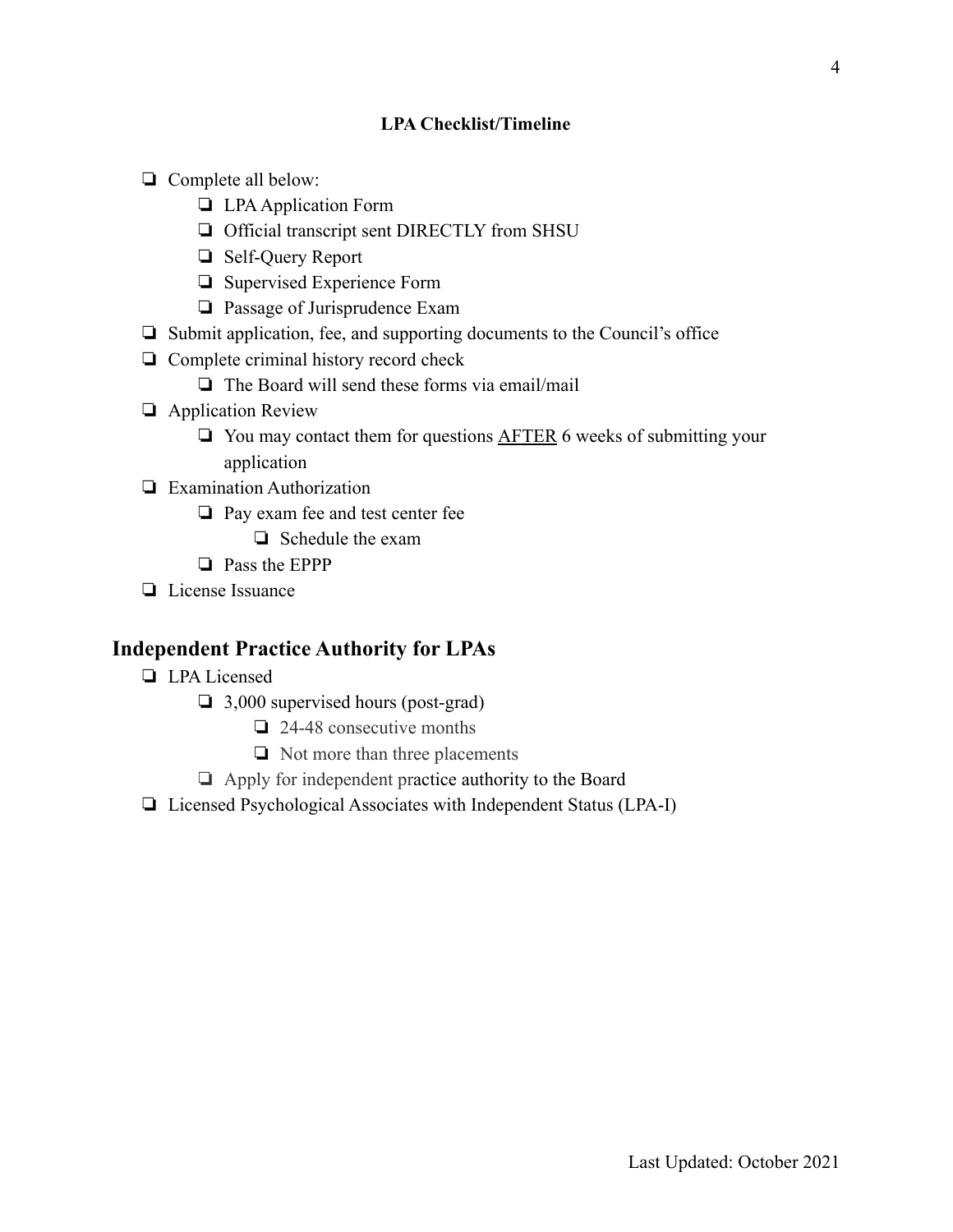### **LPA Documents**

- <span id="page-5-0"></span>● LPA Licensure Application Form
	- [https://www.bhec.texas.gov/wp-content/uploads/2020/08/Application-LPA-2020S](https://www.bhec.texas.gov/wp-content/uploads/2020/08/Application-LPA-2020Sept.pdf) [ept.pdf](https://www.bhec.texas.gov/wp-content/uploads/2020/08/Application-LPA-2020Sept.pdf)
- EPPP Exam Request Form
	- [https://www.bhec.texas.gov/wp-content/uploads/2020/09/Exam-Request-Form-20](https://www.bhec.texas.gov/wp-content/uploads/2020/09/Exam-Request-Form-2020Sept.pdf) [20Sept.pdf](https://www.bhec.texas.gov/wp-content/uploads/2020/09/Exam-Request-Form-2020Sept.pdf)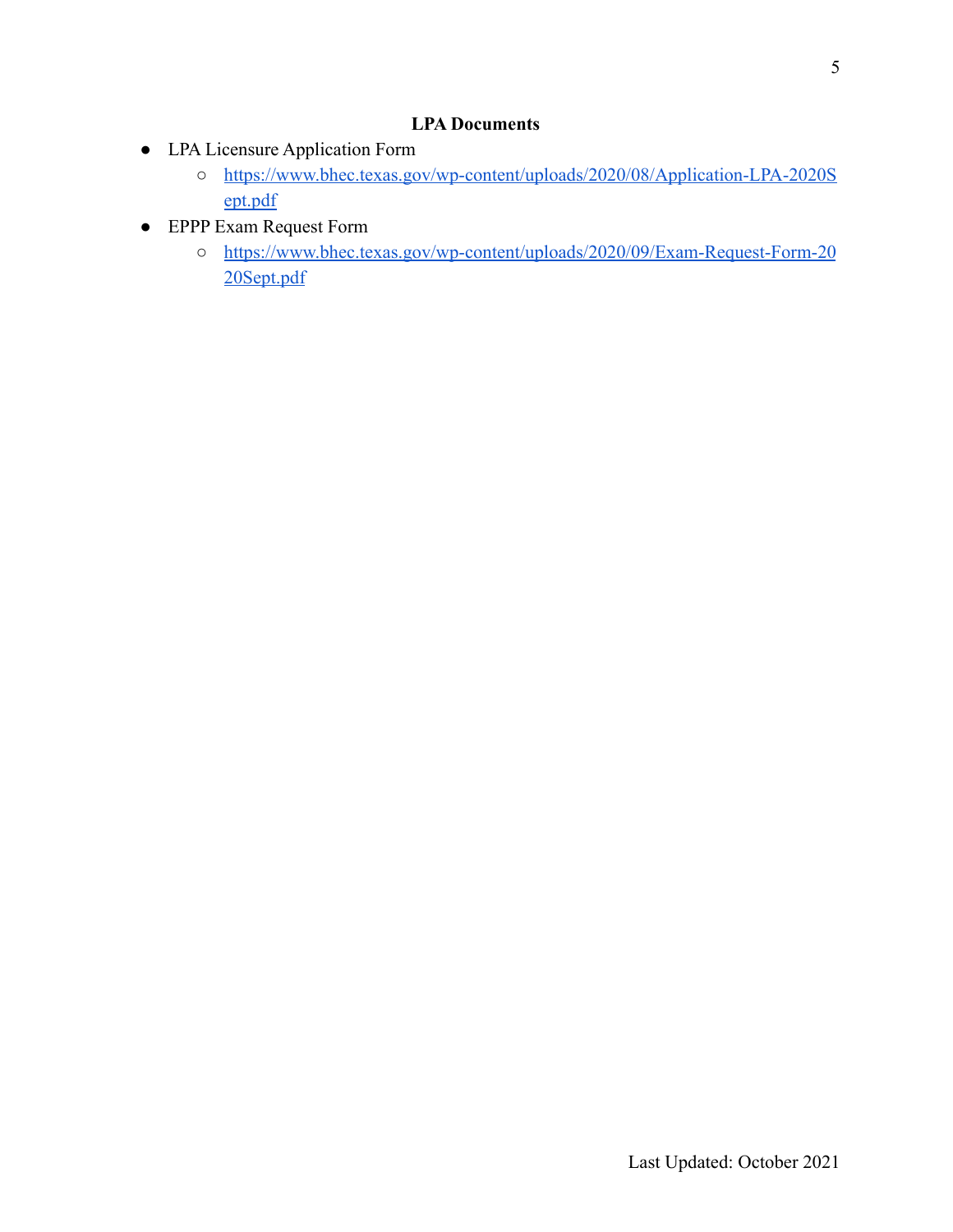### **EPPP Exam Layout**

- <span id="page-6-0"></span>**● How is the test organized?**
	- 225 MC questions
		- Of the 225 questions, 175 questions are scored while 50 are pilot items (not scored)
	- 4 hours and 15 minutes to complete the exam
		- Roughly one minute per question
	- Results are immediately available
	- Scaled scores range from 200-800
		- The minimum acceptable score is 500
			- If you fail, you are able to immediately reapply to take the exam
				- Maximum allowed is 4 times in any 12-month period\*\*\*
- **● What does the EPPP cover?**
	- 8 content domains
		- Domain 1 Biological Bases of Behavior (10%)
		- Domain 2 Cognitive-Affective Bases of Behavior (13%)
		- Domain 3 Social and Cultural Bases of Behavior (11%)
		- Domain 4 Growth and Lifespan Development (12%)
		- Domain 5 Assessment and Diagnosis (16%)
		- Domain 6 Treatment, Intervention, Prevention, and Supervision (15%)
		- Domain 7 Research Methods and Statistics (7%)
		- Domain 8 Ethical/Legal/Professional Issues (16%)

#### **● What if I fail the EPPP?**

- Limitation on Number of EPPP Attempts:
	- No more than **three** times
		- Automatic denial of an application after third attempt
			- Applicants whose application is denied may reapply for licensure
				- Cannot sit for the EPPP again until the applicant has submitted a **detailed study plan designed to address the known or suspected areas of deficiency**
				- The study plan **must be approved by the relevant member board before authorization** for retake
- **● Debunking EPPP Myths**
	- <https://www.asppb.net/page/MythsvsReality>
- **● EPPP Tips**
	- <https://www.apa.org/gradpsych/2007/09/eppp>
	- [https://blog.time2track.com/are-you-dreading-the-eppp-heres-how-to-prepare-for](https://blog.time2track.com/are-you-dreading-the-eppp-heres-how-to-prepare-for-it)[it](https://blog.time2track.com/are-you-dreading-the-eppp-heres-how-to-prepare-for-it)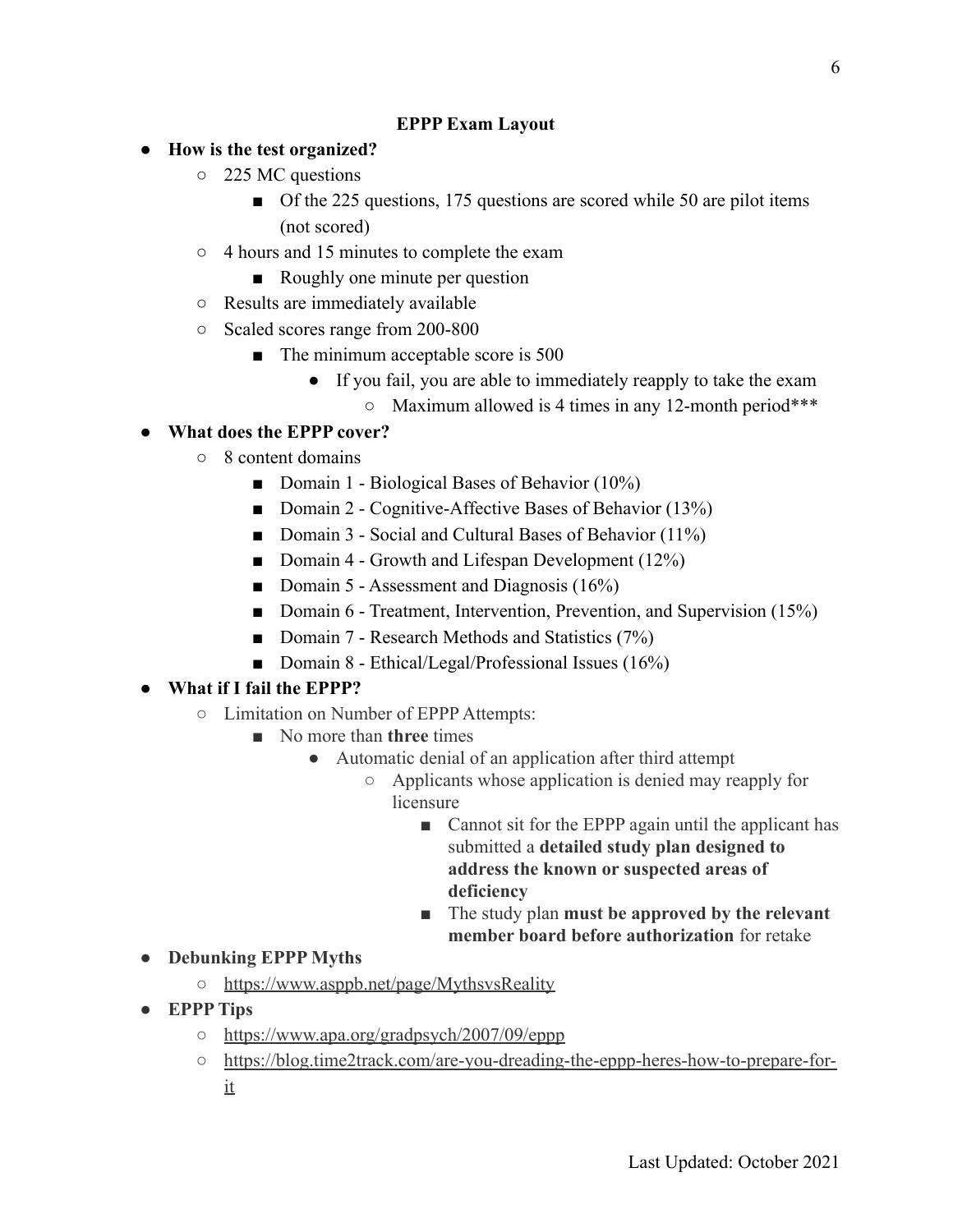<span id="page-7-0"></span>Below are some of the most recognized companies that offer materials and workshops for EPPP preparation. Although a lot of these prep courses average at around \$1,000, I would highly consider investing, as having to retake the exam would be just as costly, if not more. I personally knew a person who had to take it three times (yikes!). She stated she took a course before her last attempt and wished she had just invested in it from the beginning.

### ★ **Academic Review**

- $\circ$  Candidates who prefer to study alone, have received a degree within the last 2-3 years, are visual learners, and need the confidence of studying anywhere at any time would most likely benefit from this subscription program.
	- <https://www.academicreview.com/psychology>
- Prices depend on your subscription preference
	- <https://www.academicreview.com/psychology/subscriptions>

## ★ **PsychPrep**

- Their packages include study materials, online tests, weekend workshops, 15-week seminar and/or comprehensive audio, study strategies package, individualized expert feedback, and a recommended study plan to keep your studying efficient and on track.
	- <https://psychprep.com/eppp-programs-overview/>
- Packages Comparison Chart
	- <https://psychprep.com/premium-package-chart/>
		- Because of COVID**, seminars are currently on pause** so you might want to keep this in mind before purchasing
		- Package C (Priced at \$1,225 \$1,175 if you prefer electronic) seems to be the most affordable and comprehensive

# ★ **AATBS**

- They offer a pass guarantee! If you fail, they offer an additional 3-month prep extension for free. They offer comprehensive EPPP content, test-taking strategies, live online instructor-led sessions, and personalized one-on-one coaching to guide a study plan. They advertise packages, but it's more of a subscription-type thing. They have a "Quick Study Bundle" under \$1,000 if you're wanting to crunch.
	- <https://aatbs.com/psychology/eppp/study-packages>
- Six-month Access Package (\$1,289)
	- <https://aatbs.com/eppp-live-online-exam-prep-package-6-months-access>
- Packages Comparison Chart
	- <https://aatbs.com/psychology/eppp/study-packages>
- ★ **Free Resources**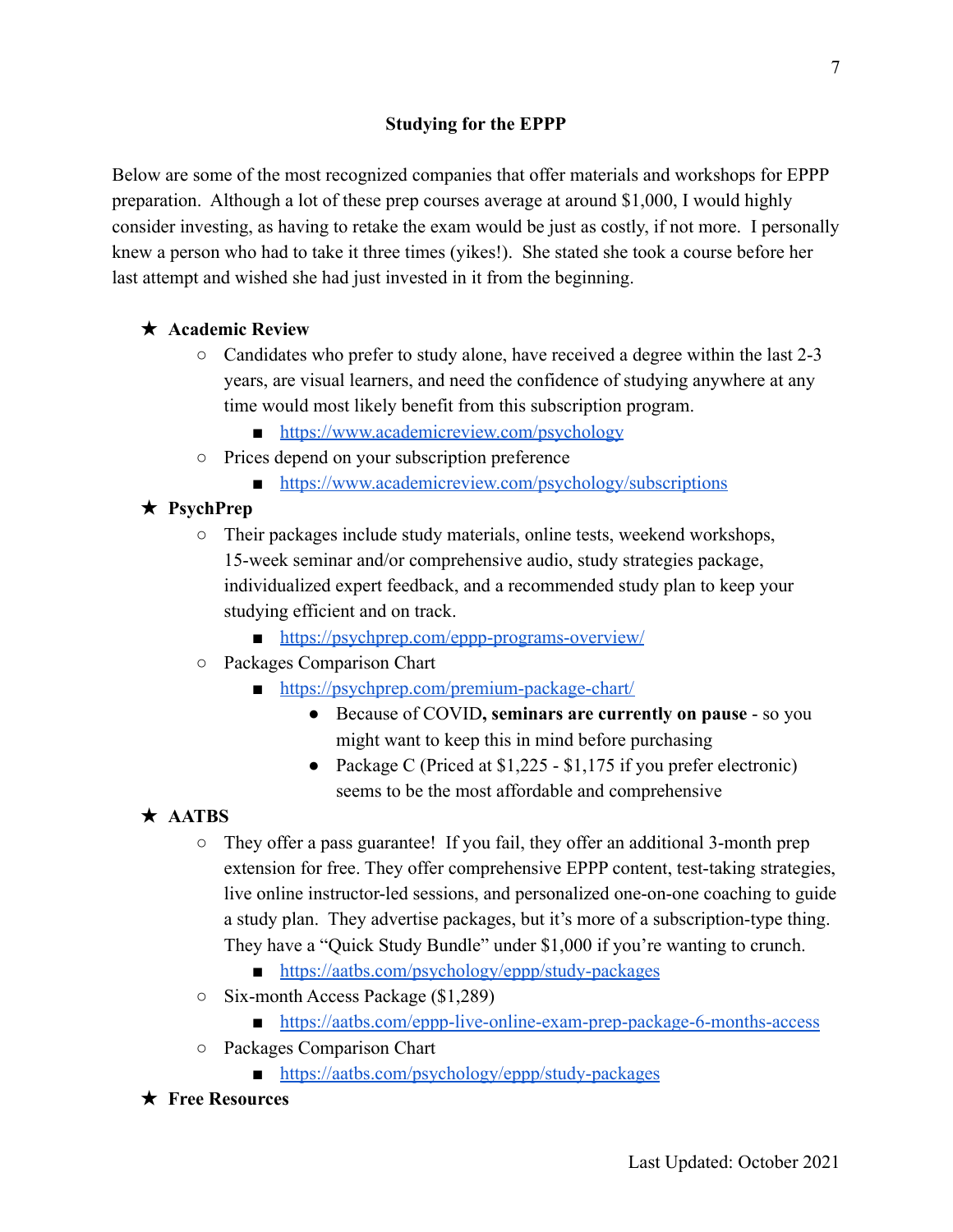- Dr. Jaime Anderson was gracious enough to save all of her study prep materials onto a flashdrive and give some copies away. These files were uploaded onto Google drive and can be accessed clicking the link below!
	- [https://drive.google.com/drive/folders/1NGZugnr9nEY4IH\\_42xUL6Qwtz](https://drive.google.com/drive/folders/1NGZugnr9nEY4IH_42xUL6QwtzdnUViTr?usp=sharing) [dnUViTr?usp=sharing](https://drive.google.com/drive/folders/1NGZugnr9nEY4IH_42xUL6QwtzdnUViTr?usp=sharing)
- **DISCLAIMER**: I am not sure how old these materials are some date as back as 2013 - which is the year DSM-5 came out, so some of the information may be outdated